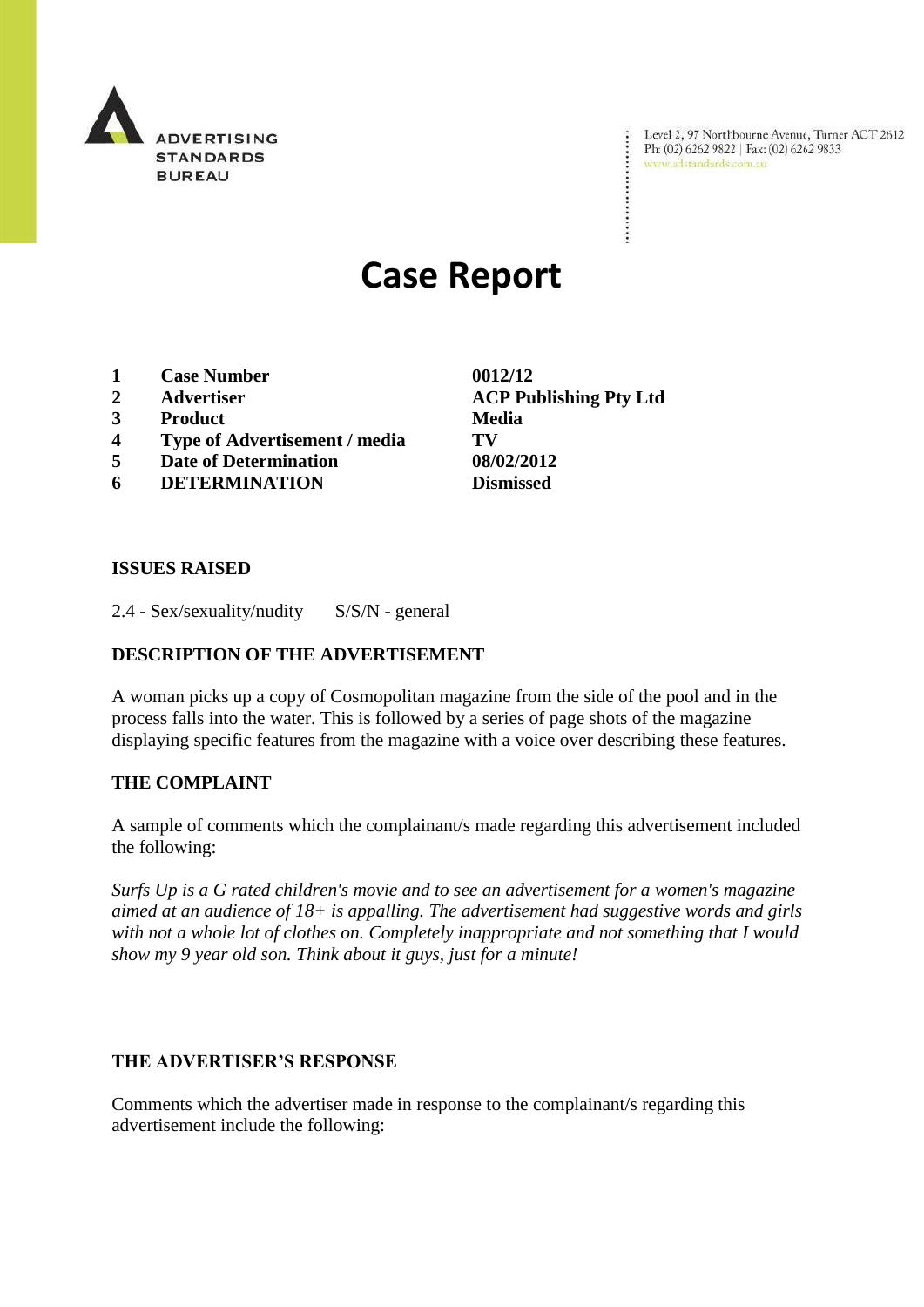*I write on behalf of ACP Magazines Ltd (ACP) regarding your correspondence of 17 January 2012 in relation to a complaint received by the Advertising Standards Bureau in relation to a television advertisement for the Cosmopolitan magazine (the 'Advertisement') . You have asked ACP to address whether the Advertisement raises any issues under section 2 of the Advertiser Code of Ethics (the 'Code') or other Codes incorporated in it, such as the AANA Code for Advertising to Children. ACP is happy to respond to your request. At the outset, the Advertisement is a television commercial and, as such, the Nine Network Australia Pty Ltd (Nine) is the entity responsible for its broadcast and placement. ACP acknowledges that the Advertisement was rated PG by CAD and was shown during a G rated movie. ACP understands that this was due to a scheduling error on Nine's part. ACP confirms that the Advertisement is no longer on air. Nevertheless, ACP maintains that the Advertisement is not in breach of any provision of the Code. ACP maintains that having regard to the imagery and theme of the Advertisement being for a women's magazine, the Advertisement is clearly not "primarily directed at children" within the meaning of 2.4 of the Code. Consequently, in ACP's view, the Code for Advertising to Children does not apply. ACP considers therefore that the only parts of the Code that could be potentially relevant to the Advertisement are sections 2.4 and 2.5.*

*Compliance with section 2.4*

*Section 2.4 of the Code provides that the Advertisement shall treat sex, sexuality and nudity with sensitivity to the relevant audience. To the extent that the Advertisement has a sexual nature this is of very low impact. At the beginning of the Advertisement there is a woman in a bikini and this is followed by a series of much smaller images some of which include people in swimwear and lingerie. There is certainly no depiction of sex or nudity.*

*In the Practice Note to the Code it states that "advertisements which depict women or men scantily clad, are generally acceptable, if relevant to the product." Further it states that "images of women in bikinis are permitted" provided these are not overly sexual. Firstly, the Advertisement's use of women in bikinis is clearly relevant to a women's magazine and the Advertisement was for the edition of the magazine published at the beginning of summer, and it therefore uses images associated with summer. Secondly, the images evoke a sense of fun and playfulness (even comical) they are not suggestive or sexual. The images are largely depicting every day contexts such as in a swimming pool, on the beach or otherwise in a fashion context similar to any other image one may see on a billboard or magazine cover.*

*ACP acknowledges that the relevant audience of the Advertisement is women over the age of 18 years old and that the Advertisement was placed during a children's movie. However, the images seen in the Advertisement are not of a sexual nature and most are ordinary images which a child could equally see at a beach or other public space. The images of the women in lingerie do not take prominence in the Advertisement and are displayed for a very short duration. Further, the images are for fashion and are not sexualised.*

*ACP believes it has treated sexuality in the Advertisement with sensitivity to the relevant audience in accordance with clause 2.4 of the Code. On this basis ACP maintains that the Advertisement is not in breach of the Code.*

*Compliance with section 2.5*

*The complaint alleges that the Advertisement used "suggestive words". Section 2.5 of the Code provides that advertisements shall only use language which is appropriate in the circumstances (including appropriate for the relevant audience and medium).*

*ACP maintains that the language used was entirely appropriate in the circumstances of a magazine advertisement. The voice over describes the various features of the magazine such as "places to be seen", "outfits" and "bridal". The words used are not rude or derogatory and are words which would commonly be used to describe the material displayed in the*